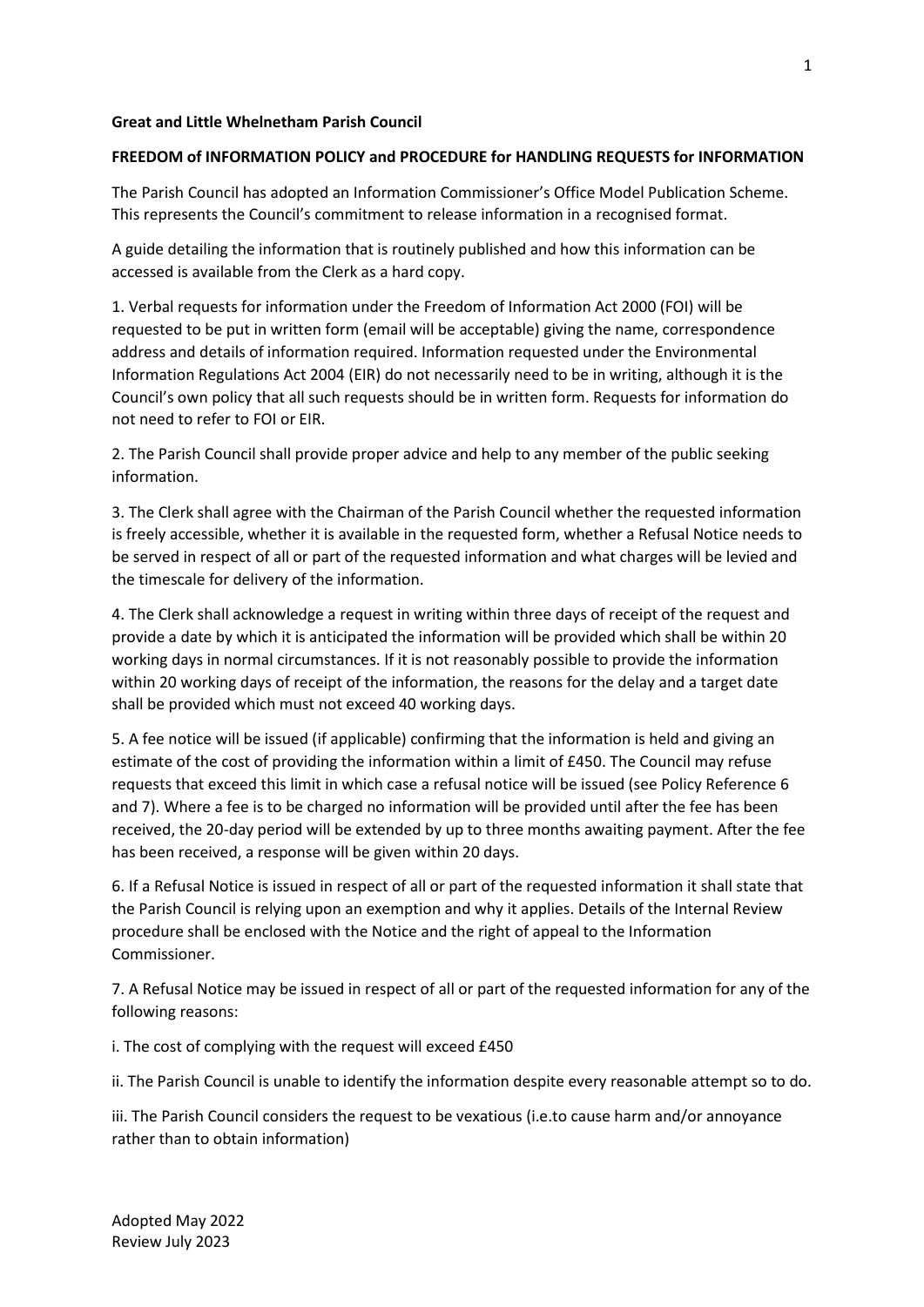iv. The information has already been provided or is freely accessible without reference to the Parish Council then details of the right of appeal to the Information Commissioner shall be provided.

8. If the requested information cannot be found within the Parish Council records then the applicant shall be advised, accordingly, as soon as the search is completed. Details of the Internal Review procedure (see Appendix) shall be provided and of the right of appeal to the Information Commissioner.

9. Provided the fee is paid and no exemptions apply the Council are obliged to disclose the information.

10. The Parish Council shall maintain a record of FOI requests.

11. Appendix 1 sets out further details of how the Parish Council will deal with vexatious requests, Section 14 of the Freedom of Information Act 2000, and outlines the internal review procedure.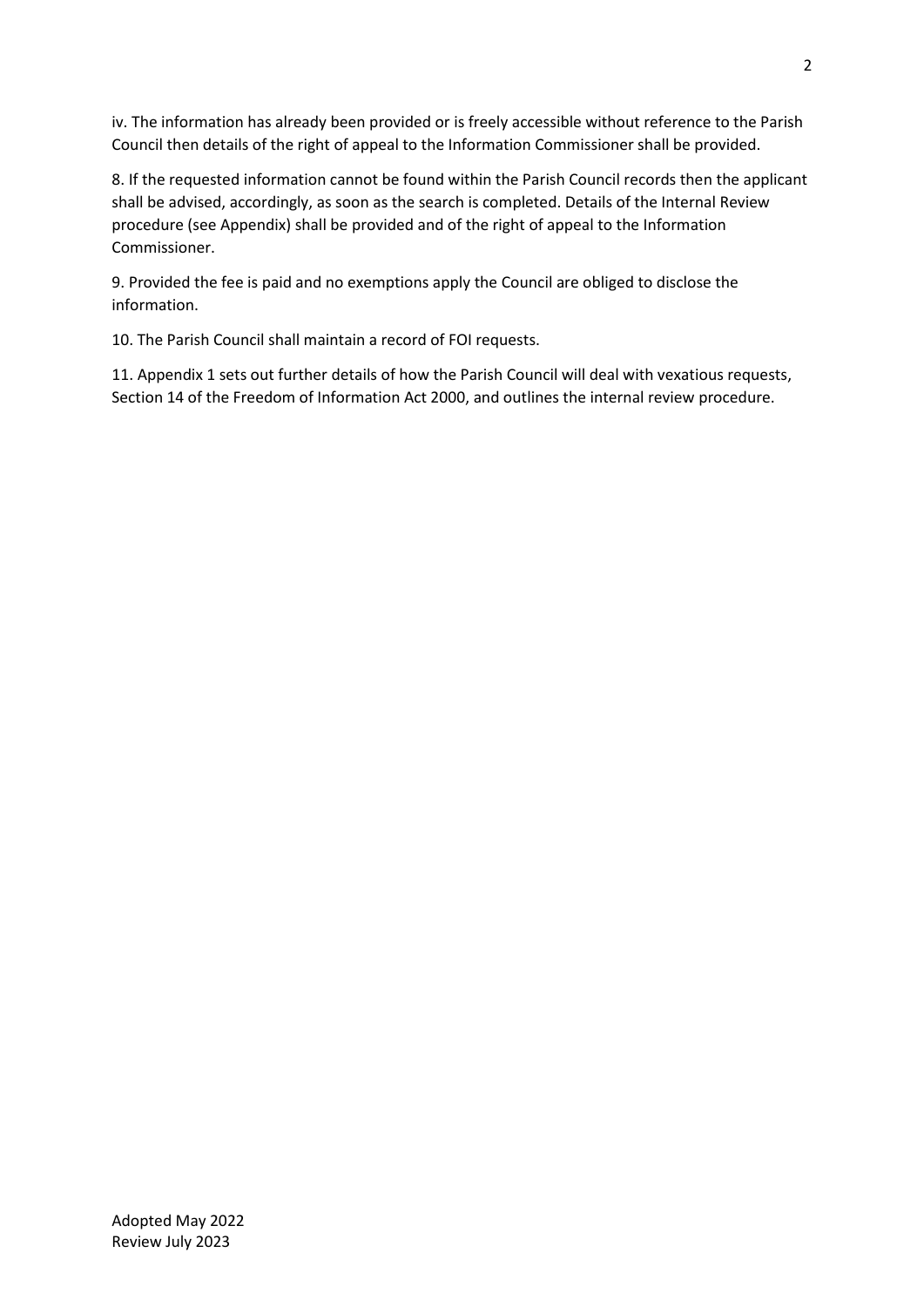### **APPENDIX 1**

### **Internal Review**

If you are unhappy with the way your request has been dealt with you may request an internal review. This will be carried out within 20 working days of the request for a review being received. If you remain unhappy with the result of the review you can ask the Information Commissioner to look at your concerns. We will provide you with details of the internal review process when you request it. The process will vary depending on the type of request and who is available to review the process within the timescales.

## **Vexatious Requests**

Whilst Great and Little Whelnetham Parish Council wishes to be open and transparent and to provide as much information as possible about the work it does there are occasions when it might be necessary to decide if a request is "vexatious" within the meaning of the legislation. There have been a number of legal cases which have helped to clarify what is meant, legally, by "vexatious" and which have stated that parish councils have limited resources and that their obligations under the legislation must be proportionate to those resources. Public authorities do not have to comply with vexatious requests. There is no requirement to carry out a public interest test or to confirm or deny whether the requested information is held. **The key question is whether the request is likely to cause a disproportionate or unjustified level of disruption, irritation, or distress**. There is no exhaustive list of circumstances. Every case is unique and judged within the context and history of that specific situation. The following are considered as "Vexatious" Indicators

- Abusive or aggressive language
- Burden on the authority
- Personal grudges
- Unreasonable persistence
- Unfounded accusations
- Intransigence
- Frequent/overlapping requests
- Deliberate intention to cause annoyance
- Scattergun approach
- No obvious intent to obtain information
- Futile requests

# **Process we will follow to determine if a request is vexatious**

The Parish Clerk deals with all requests for information on behalf of the Parish Council. If a request is considered to be potentially vexatious the Clerk will prepare a summary setting out the context and history to the request. This summary will be reviewed by the Parish Council.

# **The review**

The following will be considered:

- The purpose and value of the request
- Whether the purpose and value justify the impact on the public authority

• The context and history so, for example, if there has been a long and frequent series of requests the most recent request, though not obviously vexatious in itself, will contribute to the aggregated burden